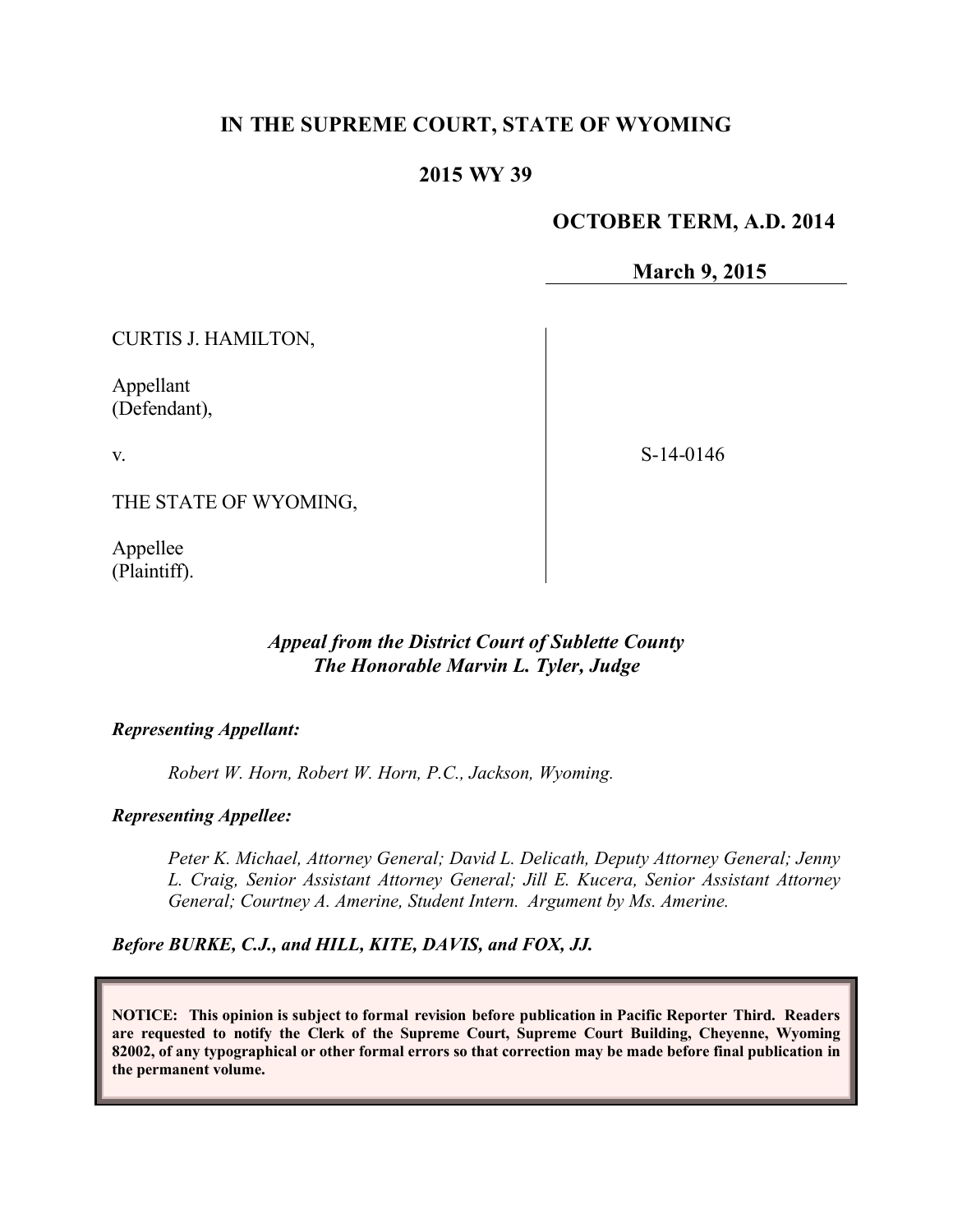#### **BURKE, Chief Justice.**

 $\overline{a}$ 

[¶1] This appeal presents a question of first impression as to whether a court, under Wyoming Rule of Criminal Procedure 35(a), may increase a previously-imposed, legal sentence. Pursuant to a plea agreement, Curtis Hamilton pled guilty to charges of conspiracy to deliver methamphetamine and child endangerment. He agreed to cooperate with the State and provide information about his criminal conduct, and he agreed that the State could move under W.R.Cr.P. 35(a) for an increase in his sentence if he did not meet this obligation. Several months after he was sentenced, the State asserted that he had failed to cooperate, and moved to modify his sentence. The district court granted the motion and imposed a new, more severe sentence. We conclude that, despite the parties' plea agreement, the district court lacked jurisdiction to increase the sentence. Accordingly, we vacate the new sentence and remand for further proceedings consistent with this opinion.

#### *ISSUE*

[¶2] Did the district court have jurisdiction pursuant to W.R.Cr.P. 35(a) to increase a defendant's sentence of incarceration when the original sentence was a legal sentence?

# *FACTS*

[¶3] Mr. Hamilton was charged with one misdemeanor and eight felony counts involving possession and delivery of methamphetamine, possession of marijuana, conspiracy to deliver methamphetamine, and endangering a child. He negotiated a plea agreement with the State. Mr. Hamilton agreed to plead guilty to conspiracy to deliver methamphetamine in violation of Wyo. Stat. Ann.  $\S 35-7-1042$  and  $\S 35-7-1031(a)(i)$ (LexisNexis 2011), and endangering a child in violation of Wyo. Stat. Ann. § 6-4- 405(a)(ii) and (c). The State agreed to dismiss the remaining charges and to recommend a five- to eight-year sentence on the conspiracy charge.<sup>1</sup>

[¶4] As part of the plea agreement, Mr. Hamilton promised to cooperate with the State in providing information and testimony to assist the State in its investigation of other criminal activity. He agreed that, if he failed to cooperate, he would not object to the

<sup>&</sup>lt;sup>1</sup> The parties did not agree on the sentence for the child endangerment charge. However, as the agreement recited, the statutory maximum prison term for child endangerment was less than the agreed-upon sentence for the conspiracy charge, and the State agreed that the sentences for the two crimes would be served concurrently. Accordingly, the length of the sentence on the child endangerment charge would have little or no practical effect on the amount of time Mr. Hamilton would spend in prison.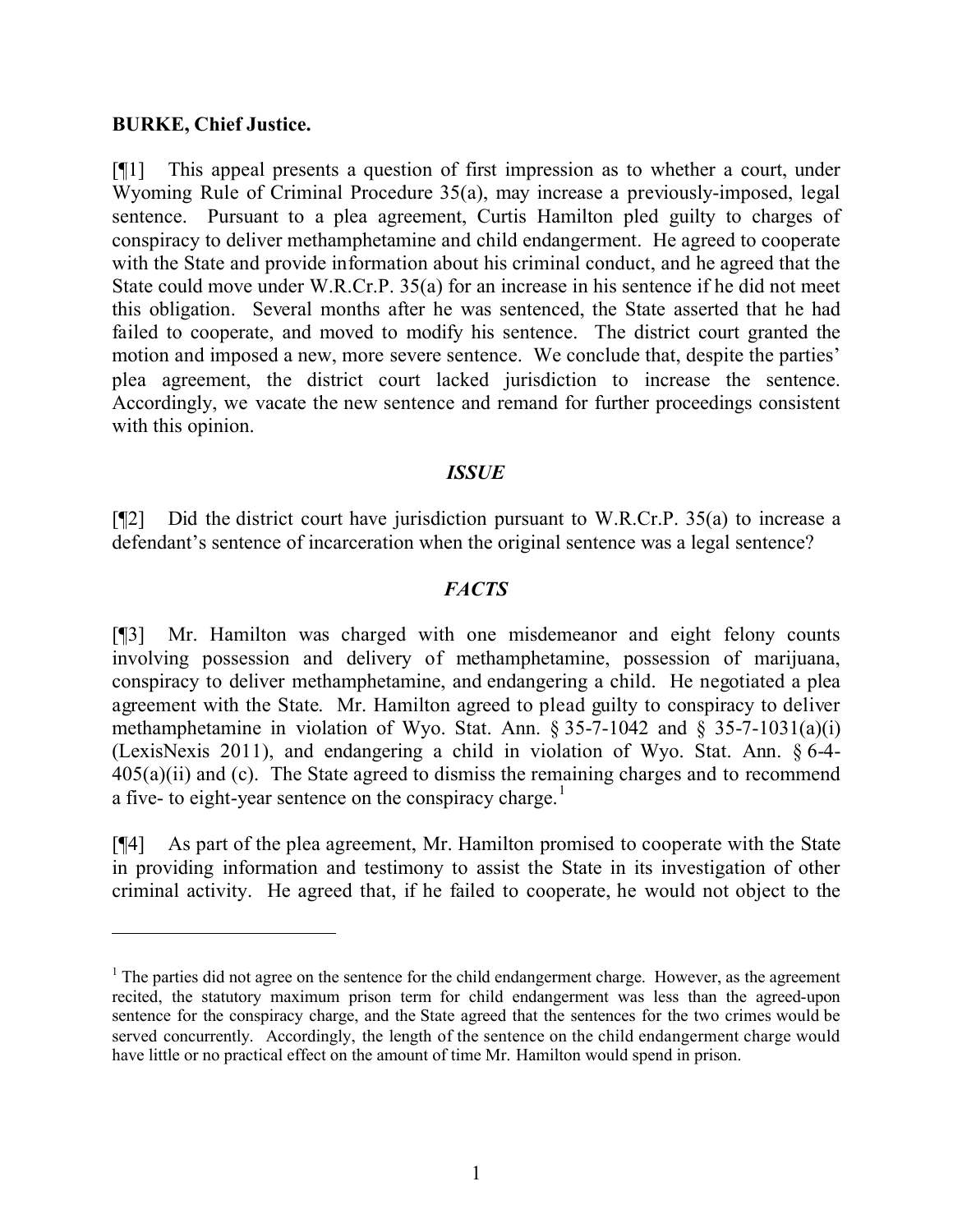State's motion to modify his sentence pursuant to W.R.Cr.P. 35(a). This provision of the plea agreement read as follows:

> I will cooperate with the government and provide accurate and truthful information about my involvement in criminal conduct, specifically the offenses charged in the Amended Information. I will also provide accurate and truthful information about criminal conduct pertaining to the illegal distribution of controlled substances by myself or acquaintances including but not limited to: [four identified individuals]. If, after the Court has accepted my plea pursuant to the terms and conditions of this Plea Agreement, I do not voluntarily cooperate and truthfully testify if called upon to do so in the criminal trials of [the same four individuals], or any other citizen about whom I have provided information pertaining to the illegal distribution of controlled substances, I acknowledge and agree that I will have breached the terms of this Plea Agreement. In the event of such a breach I will not be able to withdraw my plea to the offenses stated. In the event of such a breach, Defendant agrees not to contest or object to the State's filing of a motion pursuant to Rule 35(a) of the Wyoming Rules of Criminal Procedure in order to correct the Defendant's sentence to reflect his lack of fulfillment of this Plea Agreement. I understand that I will be re-sentenced on Count IX to a term of not more than twenty years, a fine of not more than \$25,000.00, or both. I will be sentenced consecutively on Count II to a term of imprisonment of not more than five years, a fine of not more than \$5,000.00, or both.

The district court accepted the plea, and imposed the agreed-upon sentence of five to eight years on the conspiracy charge. It also imposed a sentence of three to five years on the child endangerment charge, with the two sentences to be served concurrently. The remaining charges were dismissed.

[¶5] Several months after Mr. Hamilton was sentenced, the State filed a "Motion for Sentence Modification Pursuant to W.R.Cr.P. Rule 35(a)." The State alleged that Mr. Hamilton had breached the plea agreement by failing to cooperate and failing to provide complete, truthful, and forthright information as required. Despite his agreement not to object, Mr. Hamilton opposed the State's motion, claiming that he had not breached the agreement and that Rule 35(a) did not allow the State to seek an increase in a previouslyimposed sentence.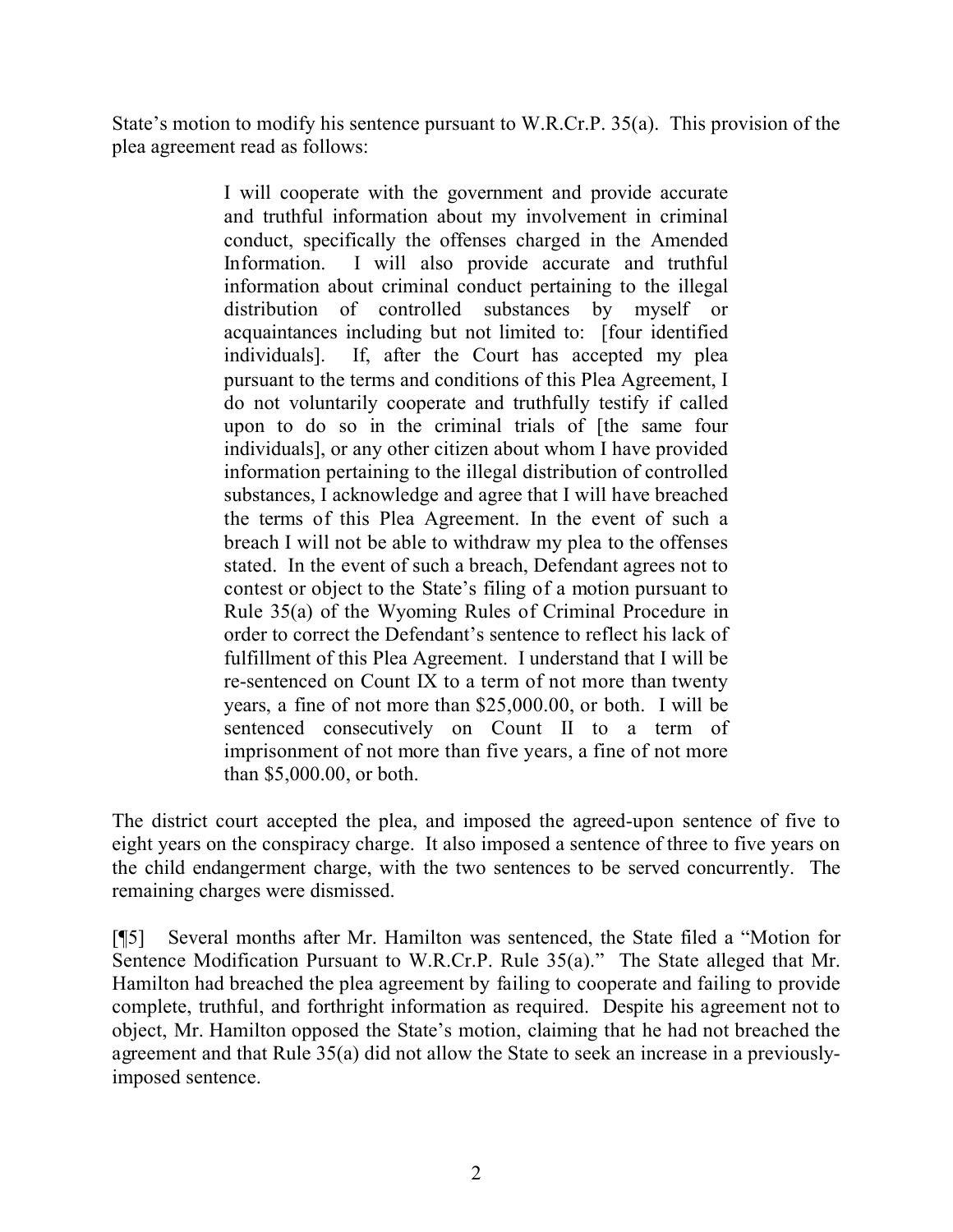[¶6] After an evidentiary hearing, the district court granted the State's motion. In its decision letter, the district court detailed its findings that Mr. Hamilton had breached the plea agreement. It stated that the information Mr. Hamilton had provided at different times had "varied significantly as to amounts of the controlled substances involved and as to the source of the methamphetamine." The court found that Mr. Hamilton's "vacillations" had an immediate, irreversible impact on the State's ability to properly charge and prosecute the individuals referred to in the plea agreement, and that Mr. Hamilton's "intentional and affirmative efforts to destroy the value of his anticipated testimony, coupled with his recalcitrance to cooperate and truthfully testify, if necessary, stripped the State of any benefit of the 'Plea Agreement.'"<sup>2</sup>

[¶7] The district court noted that, "[g]enerally, [it] has discretion to modify a sentence under W.R.Cr.P. 35." The court also cited authority for the proposition that the general principles of contract law apply to a plea agreement. The court also found that the plea agreement was clear and unambiguous, and clearly reflected the parties' intent that if Mr. Hamilton did not cooperate with the State, he would not object to the State's filing of a motion to modify his sentence pursuant to Rule 35(a). It determined that the "intent of the parties, as stated in the 'Plea Agreement,' must be given effect." The agreed-upon remedy for Mr. Hamilton's breach was resentencing pursuant to Rule 35(a). Having determined that Mr. Hamilton had materially and substantially breached the agreement, the district court granted the State's motion pursuant to Rule 35(a).

[¶8] At Mr. Hamilton's resentencing, the district court increased the previous five- to eight-year sentence on the conspiracy charge to eight to twelve years. It also ordered the formerly concurrent sentences to be served consecutively, resulting in a substantial increase in the time Mr. Hamilton would be imprisoned. He subsequently filed this timely appeal.

# *STANDARD OF REVIEW*

[¶9] The determination of whether a district court has jurisdiction pursuant to W.R.Cr.P. 35(a) to increase a previously-imposed, legal sentence presents a question of law reviewed *de novo*. W.R.A.P. 1.03; *Pfeil v. State*, 2014 WY 137, ¶ 7, 336 P.3d 1206, 1209 (Wyo. 2014). In order to resolve that question, we must interpret W.R.Cr.P. 35(a). Interpretation of rules of procedure also presents a question of law which we review *de novo*. *Busch v. Horton Automatics, Inc.*, 2008 WY 140, ¶ 13, 196 P.3d 787, 790 (Wyo. 2008).

<sup>&</sup>lt;sup>2</sup> On appeal, Mr. Hamilton does not challenge the district court's conclusion that he breached the plea agreement.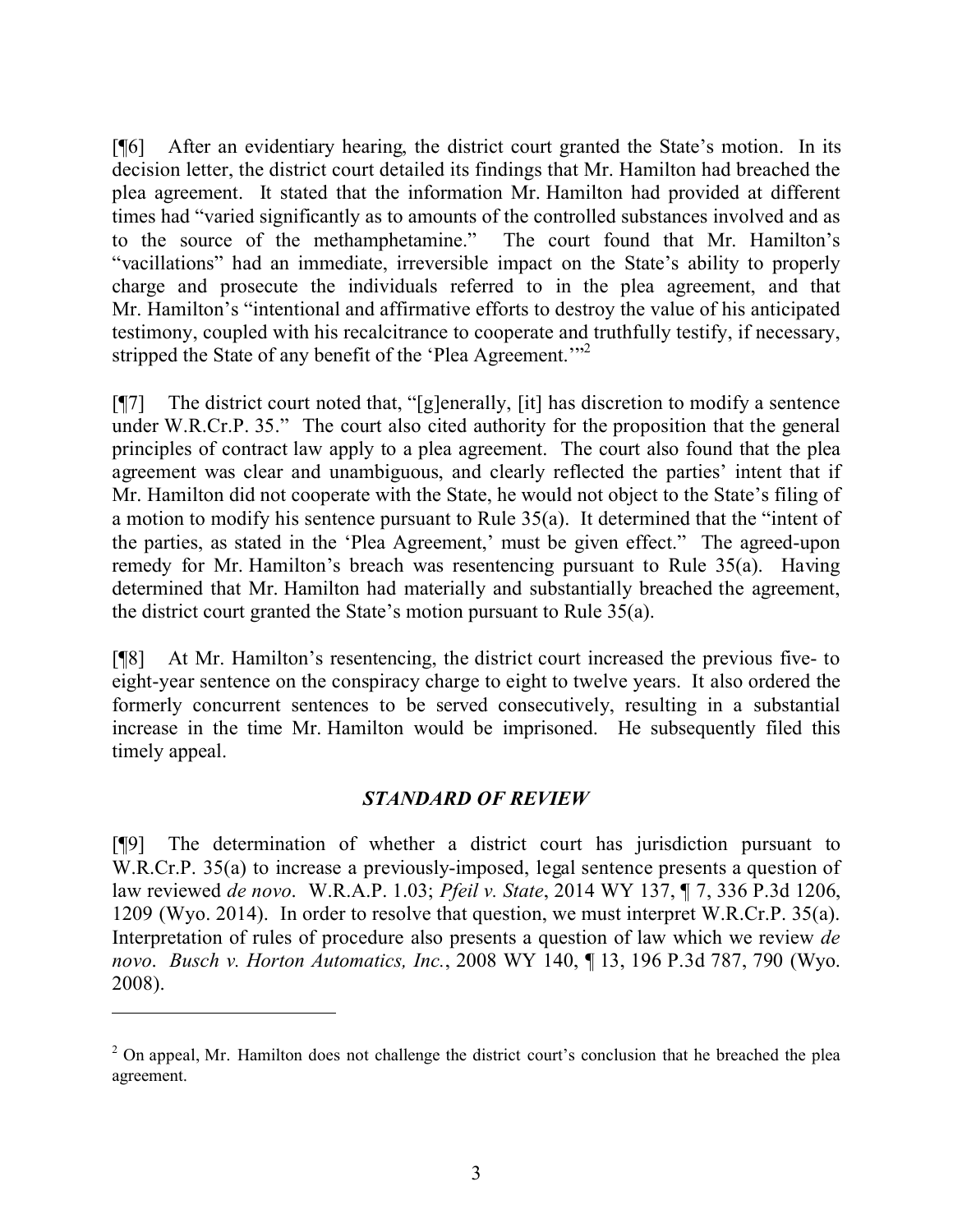### *DISCUSSION*

[¶10] We must determine whether W.R.Cr.P. 35 gives the district court authority to increase a previously-imposed, legal sentence. As noted above, this issue presents a question of first impression. The district court remarked on the novelty of the State's motion to modify Mr. Hamilton's sentence at the hearing on the motion:

> I've frankly never seen it before, I've never seen a Rule 35(a) motion to modify sentence that would contemplate enforcing a plea agreement that would increase, if you will, the sentence that has already been handed down by the Court in this case. . . . I've never seen a request of this nature before in my experience as a judge nor in my experience as a lawyer before being appointed. I was pretty much at sea as to standards and what considerations I should make so yesterday I did a little bit of researching, there is not anything directly on point that I could find.

The prosecutor agreed with the court's assessment, stating as follows:

As the Court has indicated, there is not a lot of guidance.... If this is appealed it would be an issue of, I think, first impression as to whether or not Rule 35 was the proper vehicle to essentially enlarge a sentence if there has been a violation of a plea agreement and so the State has been very concerned with making a good record in this instance in case the matter is appealed and so that there could be some further guidance to prosecutors who are contemplating using this rule for this purpose.

As in the proceedings below, the State has not cited any precedent, from Wyoming or any other jurisdiction, for granting a Rule 35 motion to increase a legal sentence. We have found none.

[¶11] This lack of precedent is remarkable considering the number of jurisdictions that have provisions comparable to W.R.Cr.P. 35. Our rule is similar to the corresponding federal rule, F.R.Cr.P. 35, before that rule was amended in 1987. *See* 3 Charles A. Wright and Sarah N. Welling, *Federal Practice and Procedure* at 587 n.4 (4<sup>th</sup> ed. 2011). In addition, 35 states and the District of Columbia recognize motions to correct illegal sentences, and 29 states and the District of Columbia allow motions to reduce sentences. Donald E. Wilkes, Jr., *State Postconviction Remedies and Relief Handbook* § 1:7, at 14-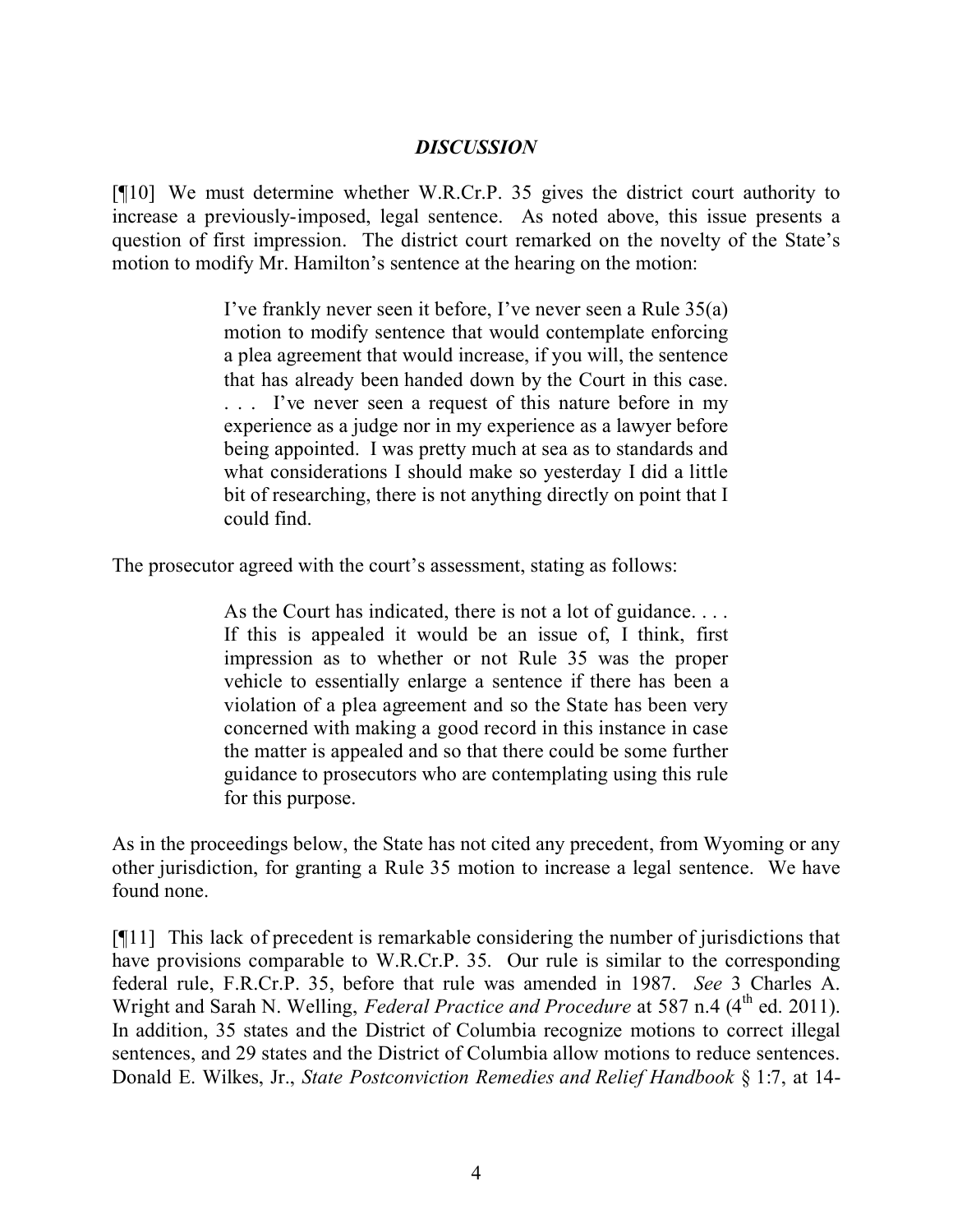15 (2013-2014). We recognize that the various state provisions may be worded differently than our Rule 35. Still, with so many jurisdictions permitting motions to revise previously-imposed sentences, we cannot ignore the complete lack of precedent for granting a motion to increase a legal sentence.

[¶12] In addition, we have consulted a number of treatises and other secondary authorities on post-sentencing relief. All of them contain discussions about correcting or reducing sentences, but none of them include any mention of increasing sentences under circumstances similar to those in Mr. Hamilton's case. For example, it is explained in Arthur W. Campbell, *Law of Sentencing* § 14:1 (2014), that "current practice throughout the country permits sentencing judges to reduce valid sentences in accordance with the jurisdiction's court rules or legislation." To explain the policy underlying this practice, he quoted from *District Attorney for Northern Dist. v. Superior Court*, 172 N.E.2d 245, 250-51 (Mass. 1961):

> Occasions inevitably will occur where a conscientious judge, after reflection or upon receipt of new probation reports or other information, will feel that he has been too harsh or has failed to give due weight to mitigating factors which properly he should have taken into account. In such cases the interests of justice and sound judicial administration will be served by permitting the trial judge to reduce the sentence within a reasonable time.

Notably, consistent with these authorities, we have previously indicated that Rule 35 is intended to benefit a convicted defendant in the appropriate case:

> The purpose of Rule 35 "is to give a convicted defendant a second round before the sentencing judge (a second bite at the apple as it were) and to give the judge the opportunity to reconsider the original sentence in light of any further information about the defendant." *Patrick v. State*, 2005 WY 32, ¶ 9, 108 P.3d 838, 841 (Wyo. 2005), quoting *Nelson v. State*, 733 P.2d 1034, 1035 (Wyo. 1987). The sentencing judge is in the best position to decide if a sentence modification is appropriate, *Capellen v. State*, 2007 WY 107, ¶ 29, 161 P.3d 1076, 1084 (Wyo. 2007), and is free to accept or reject information submitted in support of a sentence reduction at its discretion. *Hodgins v. State*, 1 P.3d 1259, 1262 (Wyo. 2000).

*Boucher v. State*, 2012 WY 145, ¶ 10, 288 P.3d 427, 430 (Wyo. 2012).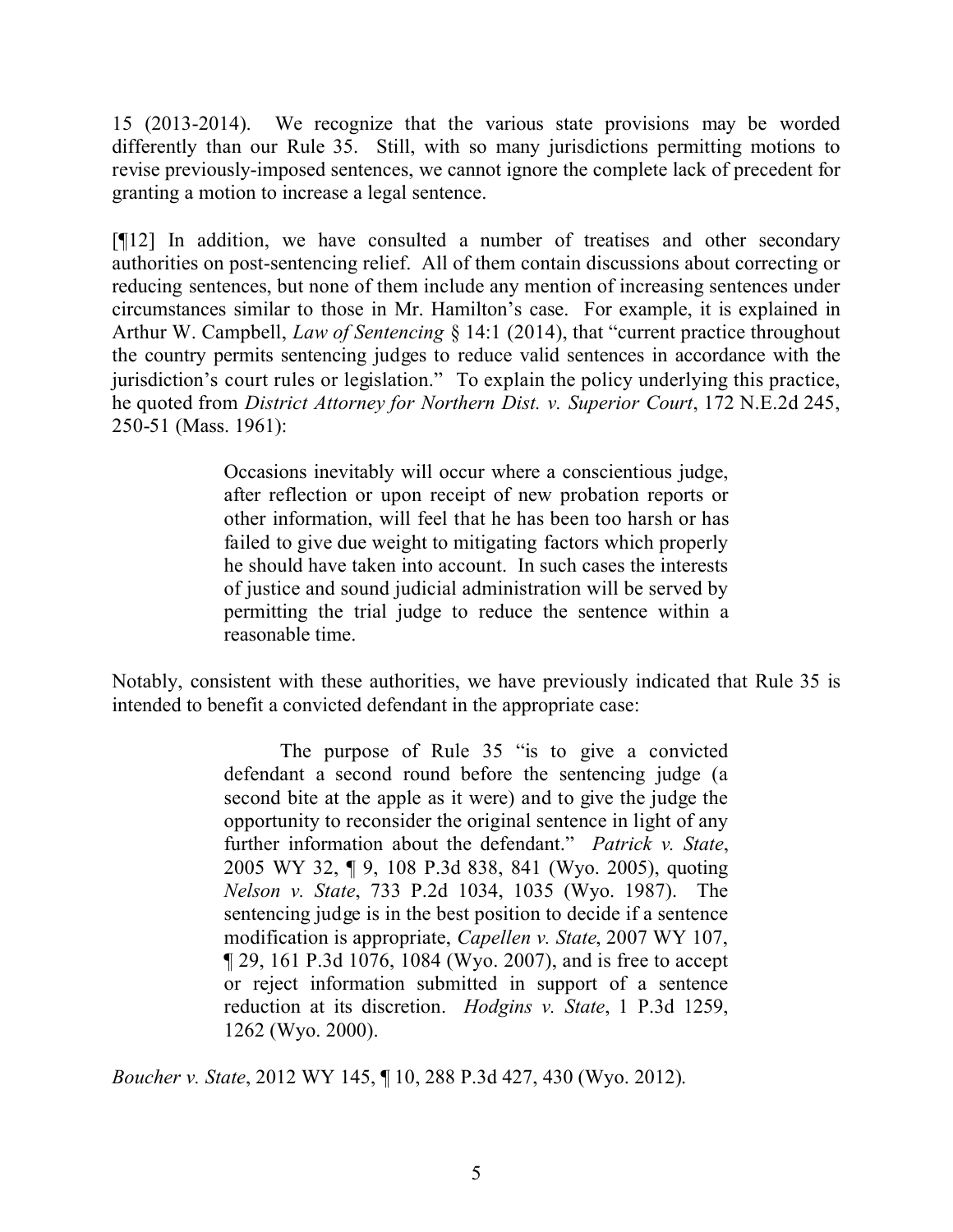[¶13] In order to place our discussion in proper context it is important to emphasize that, in this case, Mr. Hamilton's conviction and original sentence were final. He did not appeal the original judgment and sentence, and the time for appeal had expired when the State filed its motion to increase the sentence. In such circumstances, a trial court can only exercise jurisdiction "if a specific, express exception conferring jurisdiction is created by a rule or statute." *Neidlinger v. State*, 2010 WY 54, ¶ 9, 230 P.3d 306, 308 (Wyo. 2010). Stated a different way:

> In short, except where there has been a remand following an appeal in a criminal case, or where one of the statutes or rules mentioned above otherwise expressly permits a district court to continue to assert jurisdiction over that criminal case, no authority exists for the court to act in the case – and its jurisdiction over the case should end – once the defendant's conviction has become final because of his exercise or forfeiture of his right to appeal from that conviction.

*Nixon v. State*, 2002 WY 118, ¶ 13, 51 P.3d 851, 854 (Wyo. 2002).

[¶14] One of the express exceptions authorizing a trial court to exercise jurisdiction over a case after the conviction has become final is set forth in W.R.Cr.P. 35. In this case, we are called upon to interpret Rule 35 to determine whether it confers jurisdiction on a trial court to increase a previously-imposed, legal sentence of incarceration. In conducting our analysis, we consider the language of the Rule "as a whole, giving effect to every word, clause, and sentence." *Jones v. State*, 2011 WY 115, ¶ 11, 256 P.3d 536, 541 (Wyo. 2011). The Rule reads as follows:

#### **Rule 35. Correction or reduction of sentence.**

(a) *Correction*. — The court may correct an illegal sentence at any time. Additionally the court may correct, reduce, or modify a sentence within the time and in the manner provided herein for the reduction of sentence.

(b) *Reduction*. — A motion to reduce a sentence may be made, or the court may reduce a sentence without motion, within one year after the sentence is imposed or probation is revoked, or within one year after receipt by the court of a mandate issued upon affirmance of the judgment or dismissal of the appeal, or within one year after entry of any order or judgment of the Wyoming Supreme Court denying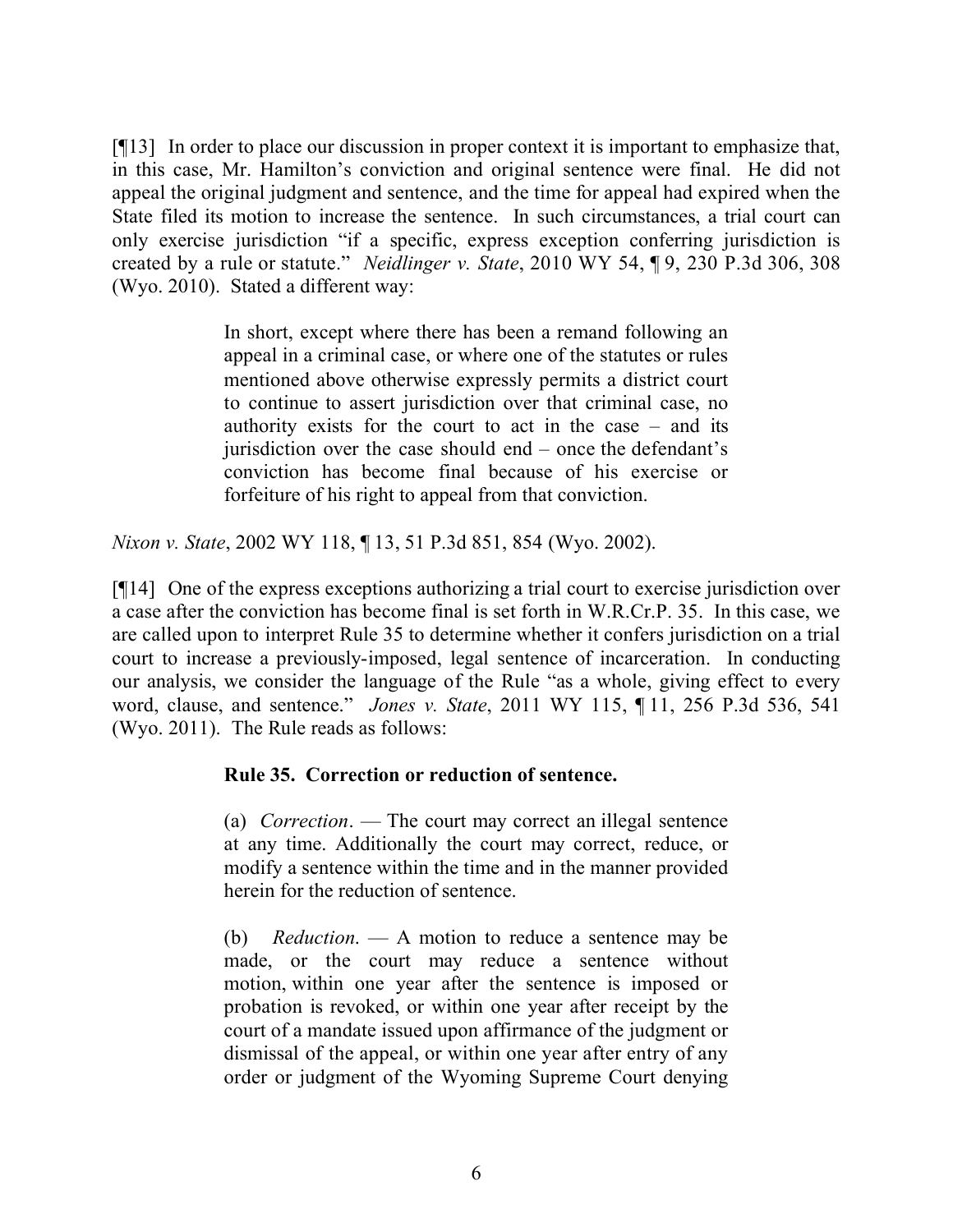review of, or having the effect of upholding, a judgment of conviction or probation revocation. The court shall determine the motion within a reasonable time. Changing a sentence from a sentence of incarceration to a grant of probation shall constitute a permissible reduction of sentence under this subdivision. The court may determine the motion with or without a hearing.

According to this Rule, the court may "correct, reduce, or modify a sentence." Mr. Hamilton accurately points out that his case does not involve correction or reduction of his sentence, only modification. We must determine what the word "modify" is intended to mean as it is used in Rule 35.

[¶15] Without offering a definition of the term "modify," Mr. Hamilton asserts that it cannot be read to mean "increase" because that would be contrary to the purpose of Rule 35, which, as noted in *Boucher v. State*, is to give the *defendant* a "second bite at the apple."<sup>3</sup> The State also fails to suggest a definition for the term "modify." The State, however, would apparently interpret modify in the broadest sense possible, permitting a sentencing court to modify every aspect of a sentence up or down within one year pursuant to Rule 35.

[¶16] As in every case involving interpretation of a statute or rule, we first consider the plain and ordinary meaning of the words employed. *Busch*, ¶ 13, 196 P.3d at 790. "Modify" can be defined as "To alter; to change in incidental or subordinate features; enlarge, extend; amend; limit, reduce. Such alteration or change may be characterized, in quantitative sense, as either an increase or decrease." Black's Law Dictionary 1004 (6th ed. 1990). Under this definition, a modification could be either an increase or a

<sup>&</sup>lt;sup>3</sup> Mr. Hamilton also contends that the State may not file a Rule 35 motion because Rule 35 is restricted to use by defendants only. We find no support for that position. We have stated that, "When the legislature specifically uses a word in one place, we will not interpret that word into other places where it was not used." *Qwest Corp. v. Public Service Comm'n*, 2007 WY 97, ¶ 25, 161 P.3d 495, 501 (Wyo. 2007) (citing *In re Adoption of Voss*, 550 P.2d 481, 485 (Wyo. 1976)). The same applies when we interpret rules of procedure. *Busch*, ¶ 13, 196 P.3d at 790. Rule 34, which governs arrest of judgment against a defendant, specifically states that the court acts "on motion of a defendant." That language was not put into Rule 35, and nothing in the language of Rule 35 suggests such a restriction. We therefore conclude that the use of Rule 35 is not limited to defendants. The State may file a motion under Rule 35. Indeed, we have encountered other instances in which the State has filed a motion under Rule 35. *See*, *e*.*g*., *Patterson v. State*, 2012 WY 90, ¶ 4, 279 P.3d 535, 536-37 (Wyo. 2012) ("Less than a month later, the State filed a 'Motion for Correction of Sentence' in Mr. Patterson's case."). Furthermore, Rule 35(b) expressly provides that the "court may reduce a sentence without motion." Rule 35(a) provides that the court may correct, reduce, or modify a sentence within the time and in the manner provided in Rule 35(b). Thus, the court may also take action under Rule 35(a) without either party making a motion.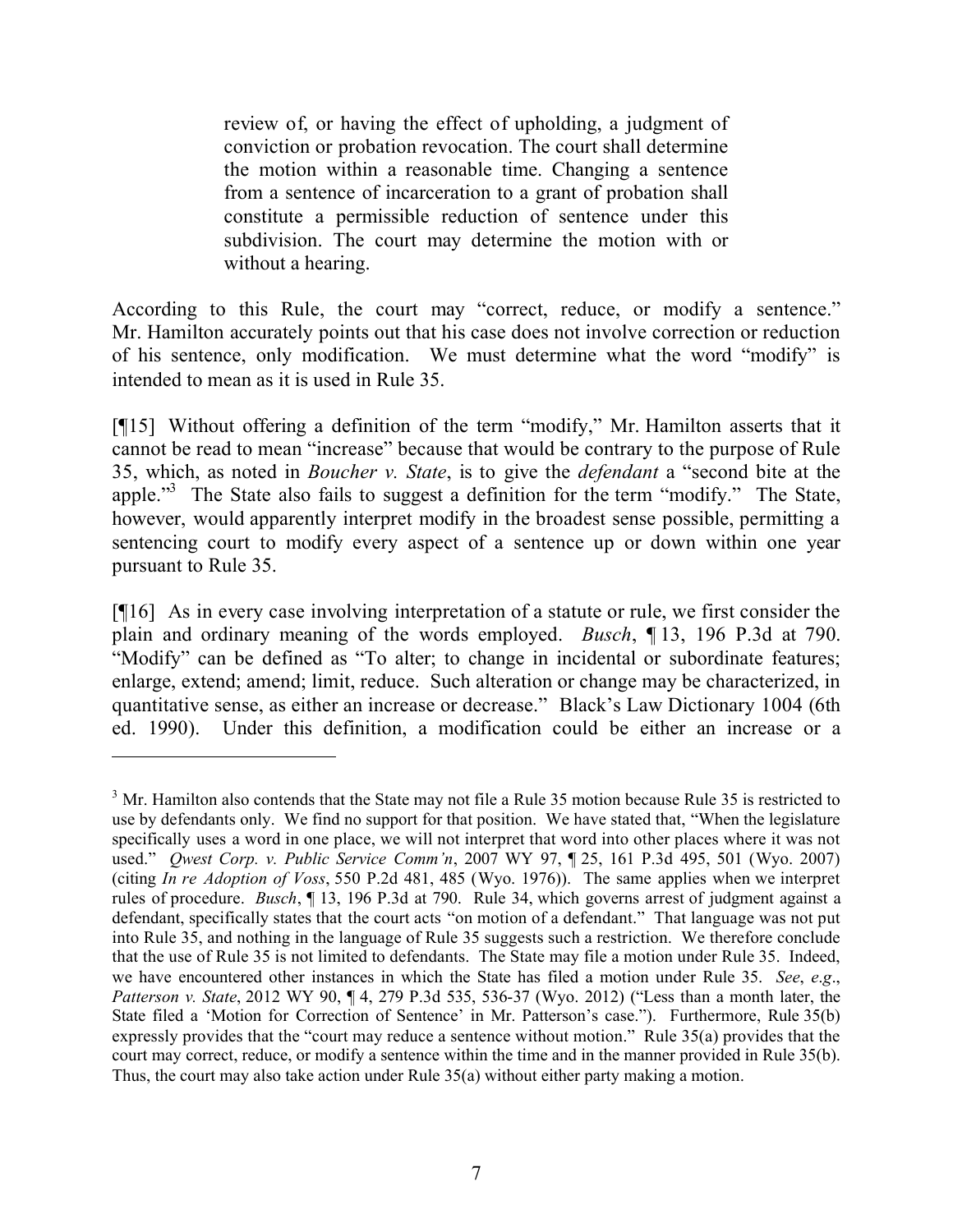reduction. However, we are unable to conclude that the term "modify" in Rule 35 is used in a quantitative sense. First, we note that use of "modify" in a quantitative sense would render the term "reduce" in Rule 35 redundant and unnecessary, contrary to our rule of statutory interpretation holding that each word of a statute is to be afforded meaning, with none rendered superfluous or meaningless. *Starrett v. State*, 2012 WY 133, ¶ 9, 286 P.3d 1033, 1037 (Wyo. 2012). Second, as we have repeatedly stated, "we will not enlarge, stretch, expand, or extend a statute to matters that do not fall within its express provisions." *Ball v. State ex rel. Wyo. Workers' Safety & Comp. Div.*, 2010 WY 128, ¶ 29, 239 P.3d 621, 629-30 (Wyo. 2010); *see also Stutzman v. Office of the State Eng'r*, 2006 WY 30, ¶ 16, 130 P.3d 470, 475 (Wyo. 2006) ("omission of words from a statute is considered to be an intentional act by the legislature, and this court will not read words into a statute when the legislature has chosen not to include them"). If the drafters of Rule 35 had intended for the Rule to allow a court to impose an increased sentence, they could have done so simply, and more directly, by using the term "increase" in Rule 35. The fact that the drafters did not use the term "increase" strongly indicates that the Rule was not intended to allow a court to increase a previously-imposed, legal sentence. We find it more likely that the drafters intended for the term "modify" to refer to sanctions that do not increase the severity of the defendant's sentence. For example, the court could modify the terms of payment of restitution ordered pursuant to Wyo. Stat. Ann. § 7-9-101 *et seq*.

[¶17] Even if we found that the term "modify" was intended in a quantitative sense, we would be compelled to conclude that allowing a court to increase a previously-imposed, legal sentence is generally contrary to the established principles of double jeopardy.<sup>4</sup> It is well-established that a legal sentence cannot be increased after the defendant has begun to serve it. *Turner v. State*, 624 P.2d 774, 775-76 (Wyo. 1981).<sup>5</sup> Indeed, it has long been recognized that double jeopardy protections are intended to guard against increased punishment for the same crime, regardless of whether the punishment is imposed after a second trial:

<sup>&</sup>lt;sup>4</sup> Article 1, Section 11 of the Wyoming Constitution provides: "nor shall any person be twice put in jeopardy for the same offense." Similarly, as provided in the Fifth Amendment to the United States Constitution: "nor shall any person be subject for the same offense to be twice put in jeopardy of life or limb."

<sup>&</sup>lt;sup>5</sup> We have recognized that where an original sentence is void due to illegality, a court may impose a greater sentence than the one determined to be illegal. *See*, *e*.*g*., *Moronese v. State*, 2012 WY 34, ¶¶ 10- 13, 271 P.3d 1011, 1014-15 (Wyo. 2012). The parties do not contend that Mr. Hamilton's initial sentence was illegal, and it is clear that the State's motion in this case was not one to correct an illegal sentence.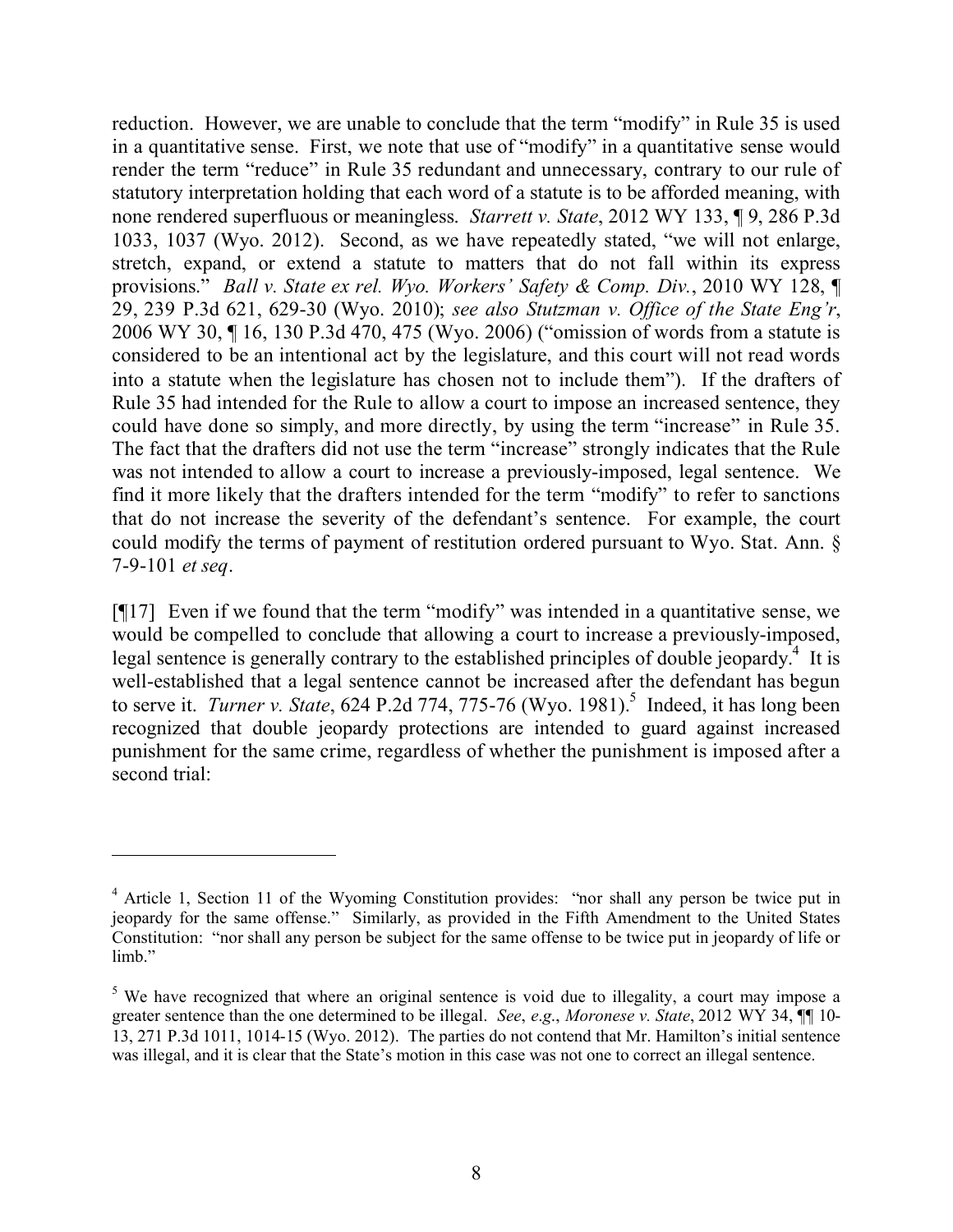If there is anything settled in the jurisprudence of England and America, it is that no man can be twice lawfully punished for the same [offense]. And though there have been nice questions in the application of this rule to cases in which the act charged was such as to come within the definition of more than one statutory [offense], or to bring the party within the jurisdiction of more than one court, there has never been any doubt of its entire and complete protection of the party when a second punishment is proposed in the same court, on the same facts, for the same statutory [offense].

\* \* \*

For of what avail is the constitutional protection against more than one trial if there can be any number of sentences pronounced on the same verdict? Why is it that, having once been tried and found guilty, he can never be tried again for that [offense]? Manifestly it is not the danger or jeopardy of being a second time found guilty. It is the punishment that would legally follow the second conviction which is the real danger guarded against by the Constitution. But if, after judgment has been rendered on the conviction, and the sentence of that judgment executed on the criminal, he can be again sentenced on that conviction to another and different punishment, or to endure the same punishment a second time, is the constitutional restriction of any value? Is not its intent and its spirit in such a case as much violated as if a new trial had been had, and on a second conviction a second punishment inflicted?

The argument seems to us irresistible, and we do not doubt that the Constitution was designed as much to prevent the criminal from being twice punished for the same [offense] as from being twice tried for it.

*Ex parte Lange*, 85 U.S. 163, 168, 173, 21 L.Ed. 872, 875, 878 (1874).

[¶18] In sum, the plain language of Rule 35 does not specifically provide a district court with authority to increase a previously-imposed, legal sentence. Interpreting the word "modify" to permit such an increase is generally contrary to a defendant's right to be protected from double jeopardy. We conclude that the Rule cannot be interpreted to allow a court to increase a previously-imposed, legal sentence.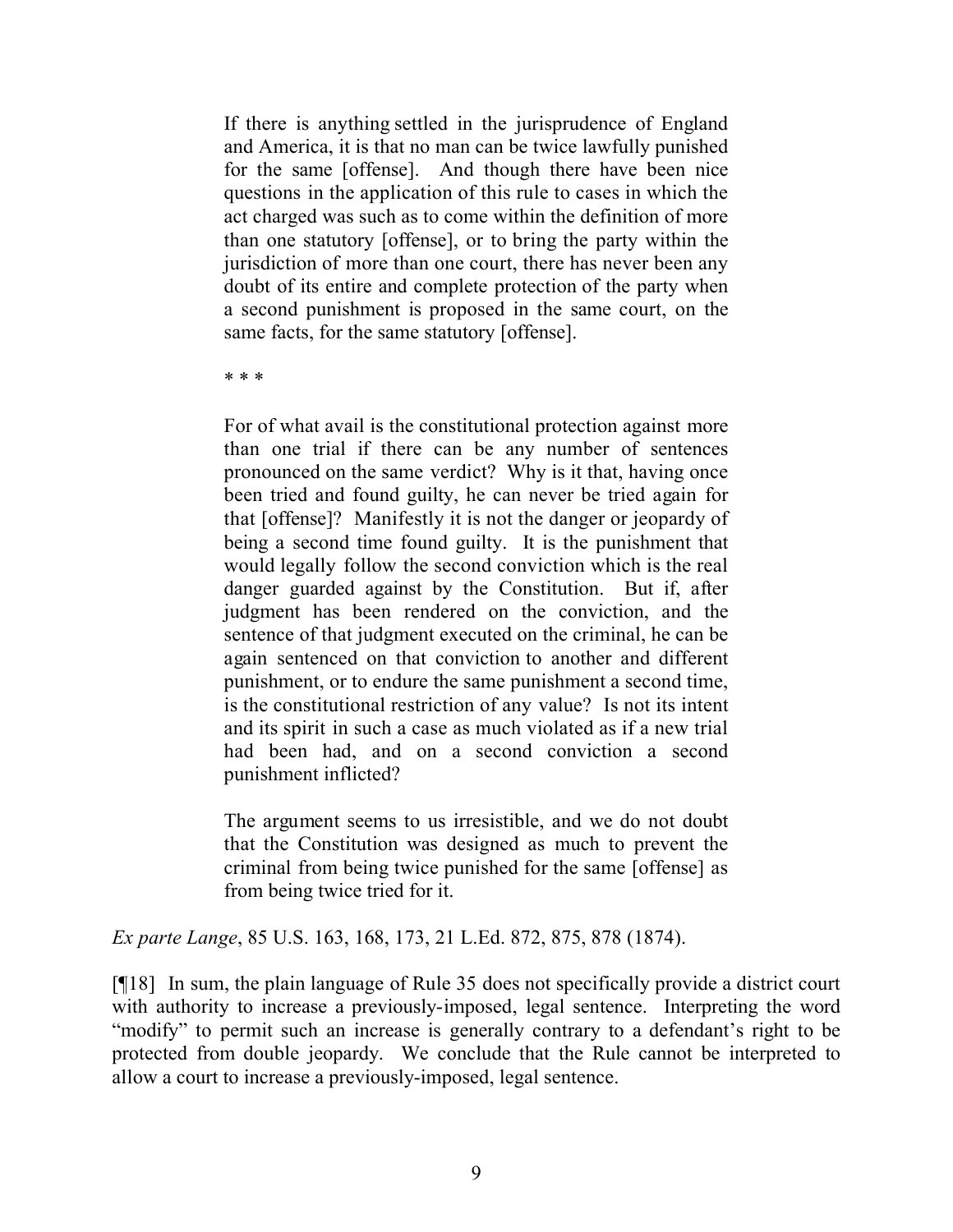[¶19] The State notes that the plea agreement Mr. Hamilton made expressly provided that the State could move under Rule 35(a) to modify his sentence if he did not comply with its terms. Mr. Hamilton understood, and agreed, that this modification would result in an increased sentence. The State maintains that an increased sentence "presents a double jeopardy concern only when a defendant has a reasonable expectation of finality in his original sentence." *Ferguson v. State*, 2013 WY 117, ¶ 16, 309 P.3d 831, 836 (Wyo. 2013). The plea agreement demonstrates that Mr. Hamilton did not have any expectation that his initial sentence was final and, accordingly, the State asserts that the increased sentence did not infringe upon his constitutional rights against double jeopardy.

[¶20] Whether Mr. Hamilton's double jeopardy rights were preserved by the plea agreement in this case, however, is an issue that we must address only if we first determine that the district court had jurisdiction, pursuant to W.R.Cr.P. 35, to increase the original sentence.<sup>6</sup> We have concluded that it did not. Furthermore, the parties could not confer jurisdiction on the district court by their agreement:

> We have long held that parties may not waive jurisdictional defects or consent to subject matter jurisdiction where it otherwise does not exist. . . . *See Weller v. Weller*, 960 P.2d 493, 496 (Wyo. 1998) ("A lack of subject matter jurisdiction constitutes a fundamental defect in a proceeding which cannot be cured by waiver or consent by the parties."); *White v. Bd. of Land Comm'rs*, 595 P.2d 76, 79 (Wyo. 1979) ("Parties cannot confer jurisdiction by consent.").

*Hanson v. Belveal*, 2012 WY 98, ¶ 27, 280 P.3d 1186, 1196 (Wyo. 2012).

[¶21] There are other ways for the parties to fashion a plea agreement that would allow the State and a defendant to benefit from a defendant's cooperation. Under W.R.Cr.P. 32(c)(1), sentences must be imposed without unnecessary delay, "but the court

<sup>&</sup>lt;sup>6</sup> Ultimately, the plea agreement is irrelevant to our interpretation of the Rule. It does, however, illustrate problems with the approach urged by the State. In *Yates v. State*, 792 P.2d 187, 192 (Wyo. 1990), we held that a delay in sentencing in excess of one year, from the date of the defendant's guilt, is presumptively unreasonable. In doing so, we recognized "the possibility that a greater punishment than is deserved" could be imposed because of conduct subsequent to suspension of the imposition of the defendant's sentence. Additionally, we noted the potential for "any vagaries of memory" to "interfere with the imposition of a sentence appropriate to the individual and the crime." *Id.* Similar dangers are presented when a plea agreement attempts to permit the increase of a legal sentence under W.R.Cr.P. 35. This is especially true in cases like the present one, where the plea agreement does not specify the sentence that will be imposed in the event the defendant does not comply with the terms of the agreement.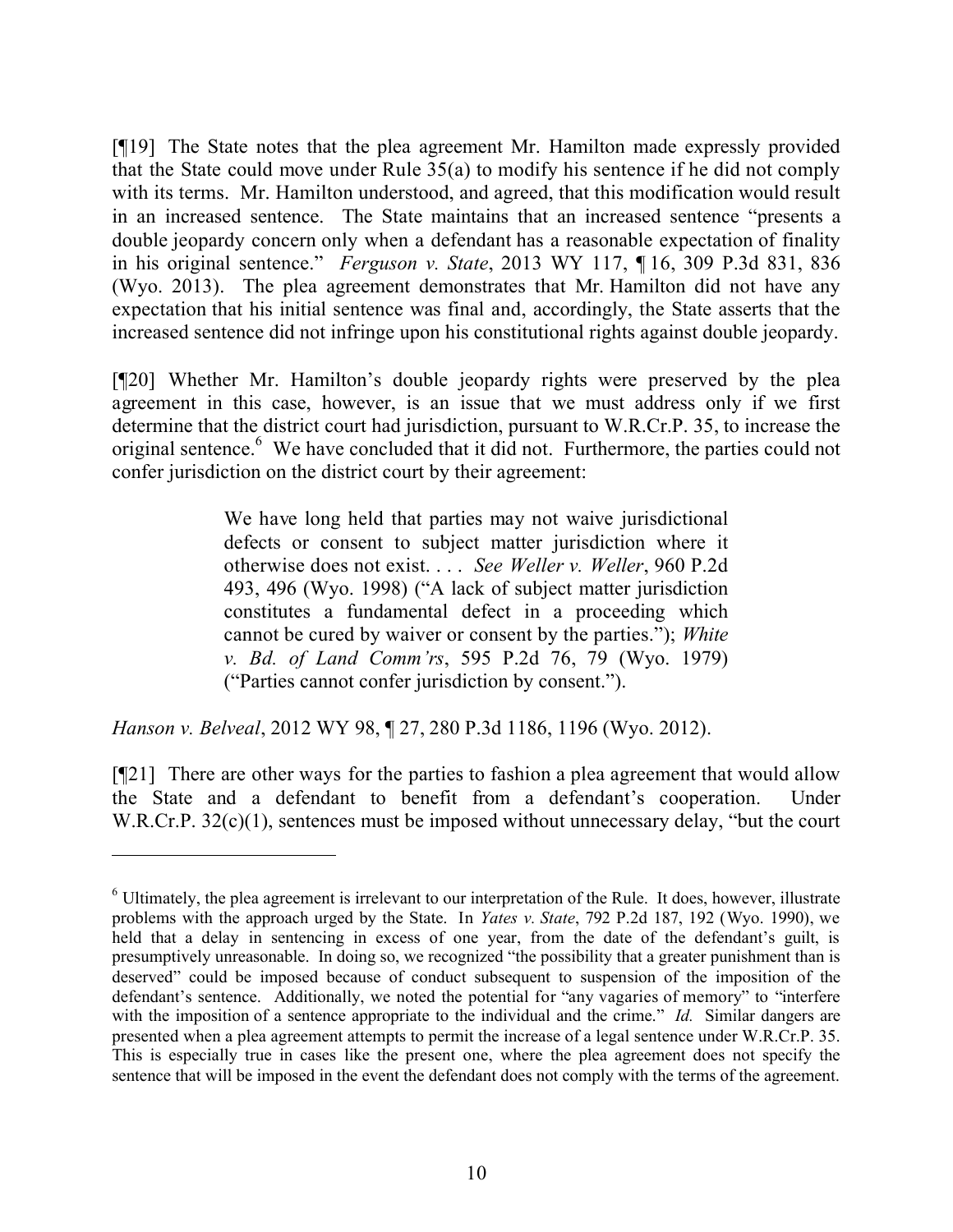may, when there is a factor important to the sentencing determination that is not then capable of being resolved, postpone the imposition of sentence for a reasonable time until the factor is capable of being resolved." If the length of a defendant's sentence is dependent on his cooperation with the prosecution in other cases, the district court could accept a plea agreement, but delay the imposition of sentence until the defendant has proven cooperative or uncooperative. Another alternative is suggested by the current version of Rule 35 of the Federal Rules of Criminal Procedure, by which the defendant is initially sentenced to the higher sentence, and the government may move to reduce the sentence if the defendant, after sentencing, provided substantial assistance in investigating or prosecuting another person.

[¶22] To summarize, we have concluded that motions under W.R.Cr.P. 35 may seek to correct an illegal sentence or one imposed in an illegal manner, reduce a sentence, or modify any sanction of a sentence other than total confinement so long as the modification does not increase the overall severity of a sentence. W.R.Cr.P. 35 does not give the trial court jurisdiction to increase a previously-imposed, legal sentence. Accordingly, we must vacate Mr. Hamilton's sentence.

[¶23] Having determined that Mr. Hamilton's sentence must be vacated, we must now determine an appropriate remedy. Mr. Hamilton has not challenged the district court's finding that he failed to cooperate with the State as contemplated in the original plea agreement. Our determination that the district court lacked jurisdiction to increase the sentence deprives the State of the agreed upon remedy for Mr. Hamilton's failure to cooperate. As a result, the State has not received the benefit of its bargain under the plea agreement. Under the agreement, all other counts against Mr. Hamilton were dismissed, and he apparently received a shorter sentence in anticipation of his cooperation with the State. As we have previously recognized, "A plea agreement is a contract between the State and a defendant. As such, both parties must adhere to the terms of the contract, and each party is entitled to the benefit of the bargain entered." *Bowlsby v. State*, 2013 WY 72, ¶ 27, 302 P.3d 913, 926 (Wyo. 2013) (quoting *Ford v. State*, 2003 WY 65, ¶ 10, 69 P.3d 407, 410 (Wyo. 2003)). Indeed, we have specifically recognized that "It is axiomatic that, if a defendant fails to comply with a plea agreement, the state is not bound by that agreement." *Schade v. State*, 2002 WY 133, ¶ 8, 53 P.3d 551, 555 (Wyo. 2002). The vacation of Mr. Hamilton's sentence necessarily restores his initial sentence of three to five years for child endangerment and five to eight years on the conspiracy charge, with the terms to be served concurrently. On remand, the State may decide not to disturb that sentence. However, because Mr. Hamilton breached the plea agreement, the State may also choose to void the agreement and reinstate the previously-dismissed charges. The State shall advise the district court and Mr. Hamilton of its decision within thirty days of the issuance of the mandate from this Court.

[¶24] We vacate Mr. Hamilton's sentence and remand for further proceedings consistent